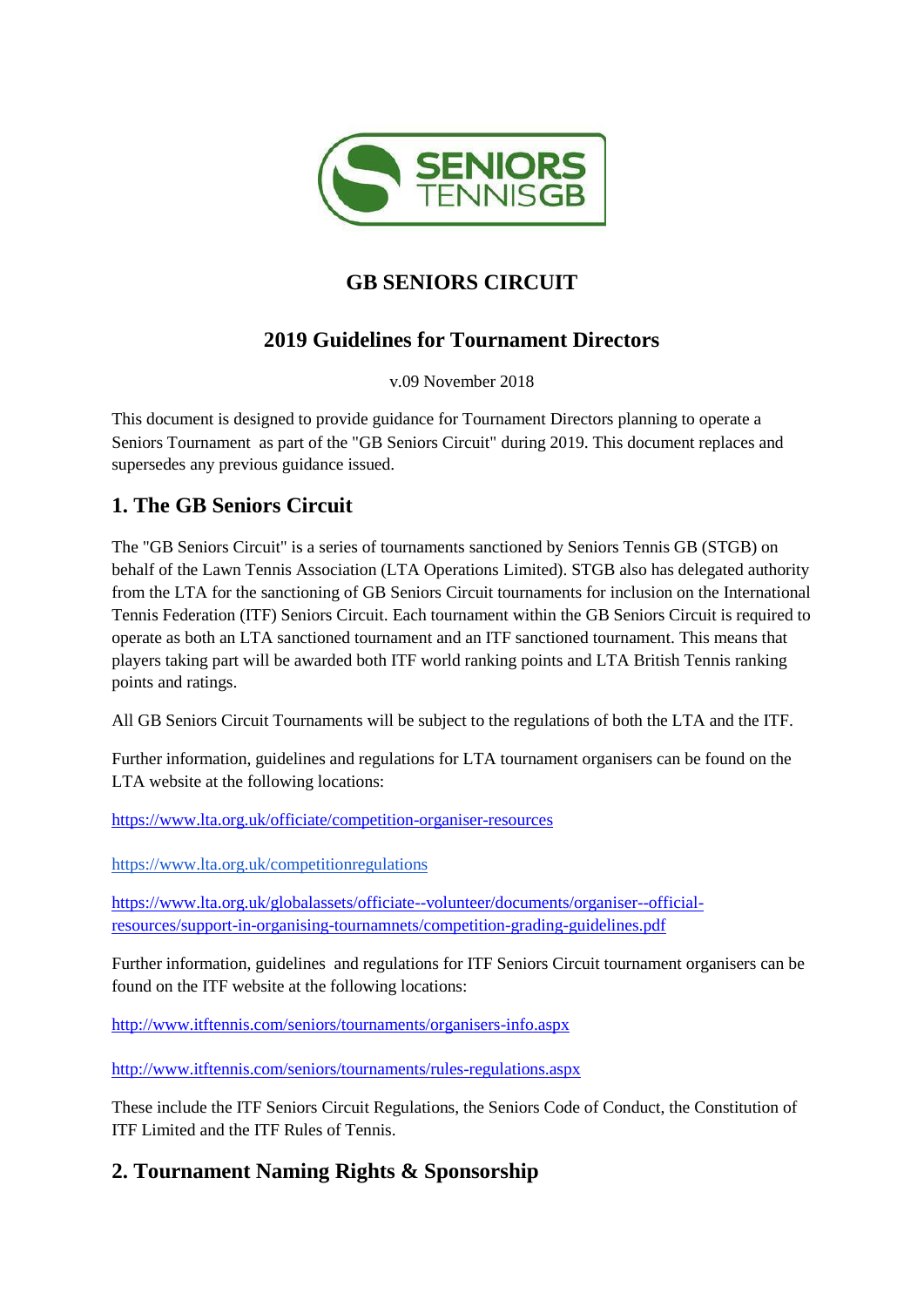Seniors Tennis GB recognises the need for tournament organisers to raise their own revenues for their long term sustainability. STGB grants all tournament organisers the right to secure local sponsors as long as they do not conflict with the LTA's commercial partners or any national circuit sponsors secured by STGB.

Areas of potential conflict include but are not limited to the following:

a) Financial services b) Water c) Sports clothing and footwear d) Cars / car hire e) Protein / snack bars f) Tennis equipment

STGB insists that no tobacco, alcohol, pornography or betting/gaming companies be secured as sponsors for any GB Seniors Circuit events. STGB also prohibits any sponsorship that promotes disparaging views or behaviour relating to an individual or group's colour, race, nationality, ethnic or national origins, sex, sexual orientation, religion, gender identity or certain other visible or non-visible difference, age or disability.

Tournament Directors should submit details of any potential local sponsors to STGB for approval prior to entering into any local sponsorship agreements. If any potential local tournament sponsors could conflict with national sponsorship rights, STGB will seek written consent from the LTA on behalf of the tournament organiser.

In the event that approved local sponsorship includes the naming rights of a tournament, STGB will agree a specific form of words that can be used by the Tournament in both the LTA and ITF Tournament Calendars. Once agreed, this form of words must be used in all promotional material issued by the tournament organiser.

### **3. ITF Sanctioning**

**ITF Tournament Application Forms** for 2019 will be sent out by STGB during August for tournaments taking place in January to June. The form for tournaments taking place in the July to December period will follow later in the year. These forms need to be completed and sent to STGB for checking and counter-signature and for forwarding to the ITF within the required timescales. STGB will retain a copy for records.

STGB will send Fact Sheets to all Tournament Directors when they are published early in 2019. They need to be completed and returned to STGB for examination and return to the ITF at least 15 weeks before the start date of your tournament.

### **4. LTA Sanctioning**

All Tournaments are required to be sanctioned by the LTA Competitions Teams and should be created online using the LTA Competition Creation Tool once sanctioning by the ITF is received. This will enable competitors to receive British Tennis ratings and ranking points. Tournament Directors can request help from their LTA Regional Office if required.

The equivalent LTA tournament grades were as follows in 2018: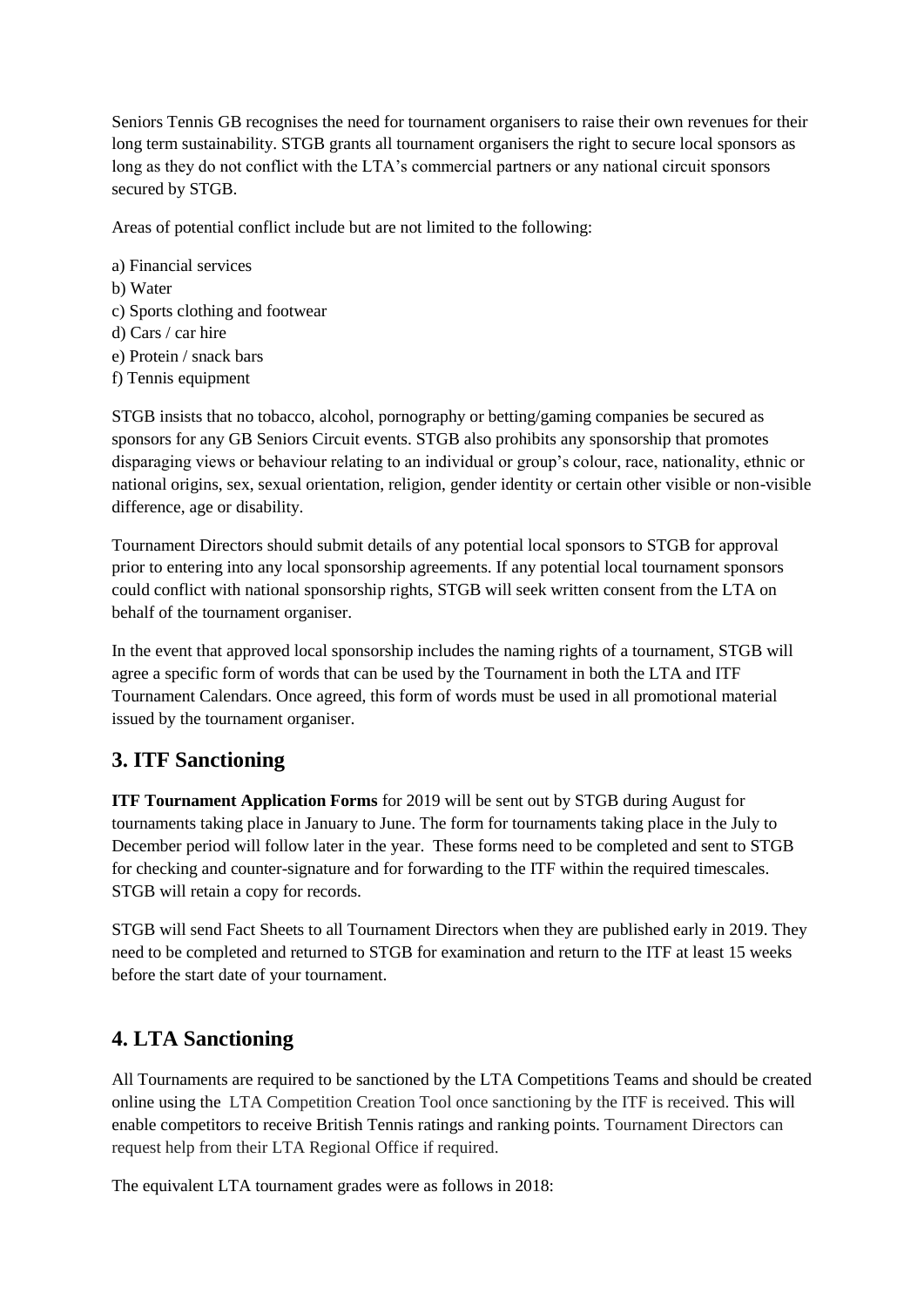| <b>ITF</b> Grades | LTA grade | Tournaments (listed chronologically)                                                                                                       |
|-------------------|-----------|--------------------------------------------------------------------------------------------------------------------------------------------|
| Grades A, 1 and 2 |           | Grade A: Bournemouth Clay Grade 1: Tipton Indoor<br>Grade 2: Frinton, Closed Grass, South of England                                       |
| Grades 3 and 4    | 2         | <i>Grade 3</i> : Scottish, Welwyn, Leicester, Tunbridge<br>Wells, Gerrards Cross, Woking<br>Grade 4: The Avenue, Felixstowe, Welsh, Bolton |
| Grade 5           | 3         | <i>Grade 5:</i> Canterbury, Halton, Harpenden, Regents Park                                                                                |

### **5. Submission of Results**

Immediately after the tournament, the referee must send the completed Sen TP file to ITF Seniors for the recording of results for world ranking points to be awarded along with the Tournament Director's and Referee's reports. The Sen TP file must also be sent to Competitions Support at the LTA for conversion to the LTA's database system so that the results can be loaded for British Tennis ratings and rankings purposes.

If you have run a TTP file alongside the TP file, please ensure that all BTM numbers have been checked and verified before sending it in to the LTA. Results will not be accepted unless the tournament has been created in point 4 above.

## **6. Marketing & Media Guidelines**

All GB Seniors Circuit tournaments will be promoted in the Tournament Calendars of both the LTA and the ITF. Both organisations will provide additional promotional support as described in the ITF Seniors Circuit Regulations and the LTA Competition Regulations. STGB will also provide additional promotional support as described below:

### **STGB Website**

All STGB sanctioned tournaments are included in the annual ["Competitions Calendar"](https://www.lta.org.uk/globalassets/competitions/seniors-tennis/documents/seniors-tennis-competitions-calendar-2018.pdf) that is published online at [www.SeniorsTennisGB.org.](about:blank) Your entry will include tournament dates, ITF grade, links to the Fact Sheet on the ITF website and the contact email address for the Tournament Director.

### **STGB Email Marketing**

STGB publicises forthcoming tournament news and entry deadlines in a quarterly email newsletter that is sent to the database of British players who have taken part in one or more STGB-organised events during the last 12 months. This database includes players who have played in the British Indoor Open, British Clay Open, British Grass Closed and South of England events. It does not currently include players who have played in other STGB sanctioned events. STGB also works in partnership with the LTA to promote seniors tennis within their national email marketing campaigns and marketing initiatives.

### **STGB Social Media**

STGB promotes sanctioned events throughout the year on their social media channels: [www.Facebook.com/seniorstennisgb](about:blank) [www.Twitter.com/seniorstennisgb](about:blank) [www.Instagram.com/seniorstennisgb](about:blank)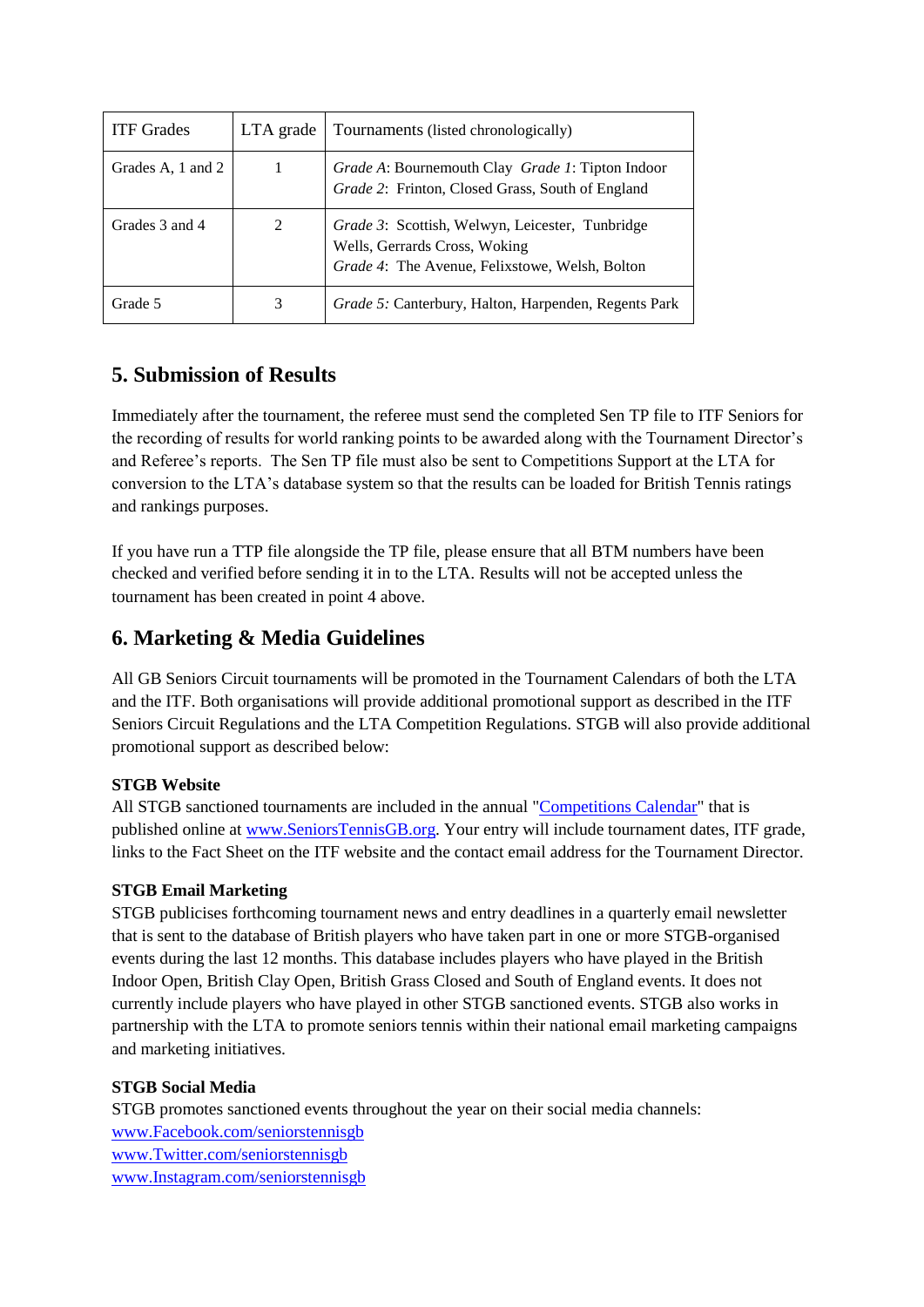Posts include announcements on entries opening, countdowns to closing dates, reports and/or photos from tournaments while they are taking place and results at the end of each tournament. Tournament Directors and host venues are encouraged to share their own social media posts with STGB so that they can be re-tweeted or re-posted to reach the widest possible audience. Please tag STGB on any posts you would like us to share by using the @SeniorsTennisGB handle or the #SeniorsTennisGB hash tag.

### **GB Seniors Circuit Logo**



The Seniors Tennis GB official "British Seniors Circuit" logo is available for Tournament Directors to download from the Seniors Tennis GB website on the "About Us" page. This logo must be used in all online or printed promotional material. This logo may also be made available as a banner which, if provided, should be displayed in a prominent courtside position throughout the Tournament.

#### **STGB Logo**

The STGB logo is an integral element of the GB Seniors Circuit logo. However the use of the standalone STGB logo is restricted for the exclusive use of events organised by STGB, i.e. The British Indoor Open, British Clay Open, British Grass Closed, South of England, Four Nations, Inter Club and Inter County Championships. The standalone STGB logo should not to be used on any online or printed promotional material relating to any other sanctioned events.

### **LTA Approved Logo**



Tournament Directors are requested to display the "LTA Approved" logo within their promotional material. This logo is also available to download from the Seniors Tennis GB website on the "About Us" page. Please note that no other LTA logos should be used on promotional material relating to sanctioned events.

#### **Local Promotions**

STGB is unable to offer any specific support for local marketing initiatives but Tournament Directors are encouraged to contact their local regional and county tennis associations, neighbour clubs and venues to raise awareness of their event. STGB sanctioned events may also be able to get coverage from local TV, radio, newspapers and websites.